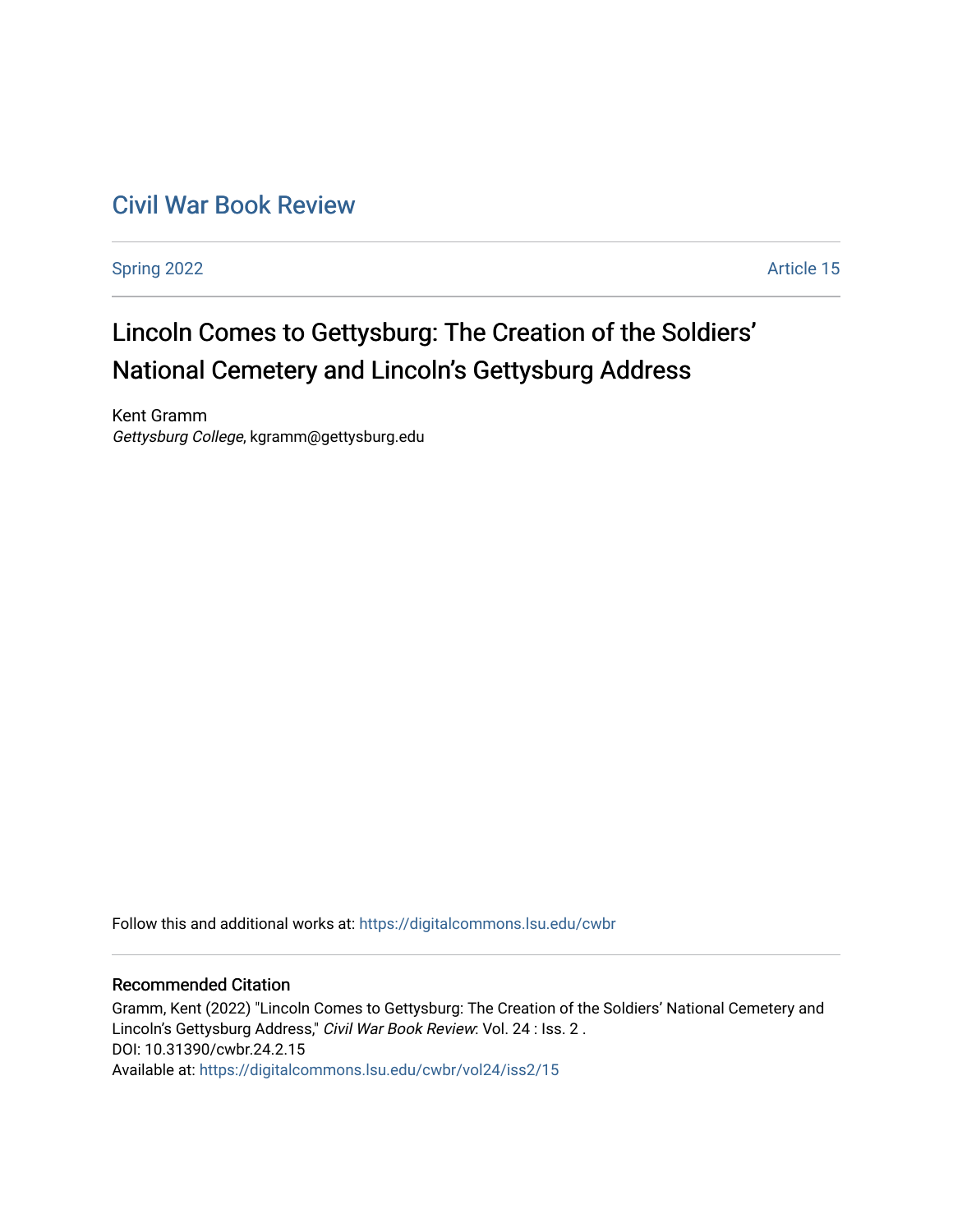## **Review**

### **Gramm, Kent**

#### **Spring 2022**

**Gottfried, Bradley M. and Linda I.** *Lincoln Comes to Gettysburg: The Creation of the Soldiers' National Cemetery and Lincoln's Gettysburg Address.* Emerging Civil War Series. Savas Beatie, 2021. PAPERBACK. \$14.95 ISBN 9781611215595 pp.170

Savas Baetie continues to publish engaging and informative titles in their Emerging Civil War Series. Other volumes feature young and "emerging" writers and researchers who approach well-worn subjects, such as various aspects of the Battle of Gettysburg, in fresh but soundly researched essays. *Lincoln Comes to Gettysburg* differs from these in that its authors are wellseasoned, and the book is not a series of essays by different writers but a unified whole, written by Linda and Bradley Gottfried. The latter has published fourteen books on the Civil War and is both a Gettysburg Licensed Town Guide and an Antietam Battlefield Guide. The couple has produced an outstanding book—clearly written, judicious, entertaining, and very well supplemented by photographs and maps.

It is difficult to imagine an aspect of the Cemetery and the Address that is not covered in this volume. The book begins by vividly describing the need for a cemetery. The authors quote a witness who came to Gettysburg two weeks after the battle: "the graves of those killed . . . are in all directions . . . Some . . . have merely a stick with the initials scratched on it . . . The graves are generally very hastily dug not more than 18 inches deep." A soldier reported, the "stench on the battlefield was something indescribable, it would come up as if in waives [*sic*] and when at its worst the breath would stop in the throat; the lungs could not take it in, and a sense of suffocation would be experienced"  $(6,7)$ .

Two chapters are devoted to the location and design of the Soldiers' National Cemetery, and another to "Moving the Corpses." The authors have consulted highly respected sources, such as Frank Klement's *The Gettysburg Soldiers' Cemetery and Lincoln's Address*, but the research is fully and interestingly integrated into the text, never feeling "academic" in the negative sense. The attendant dignitaries—particularly Edward Everett, who was to give the top-billed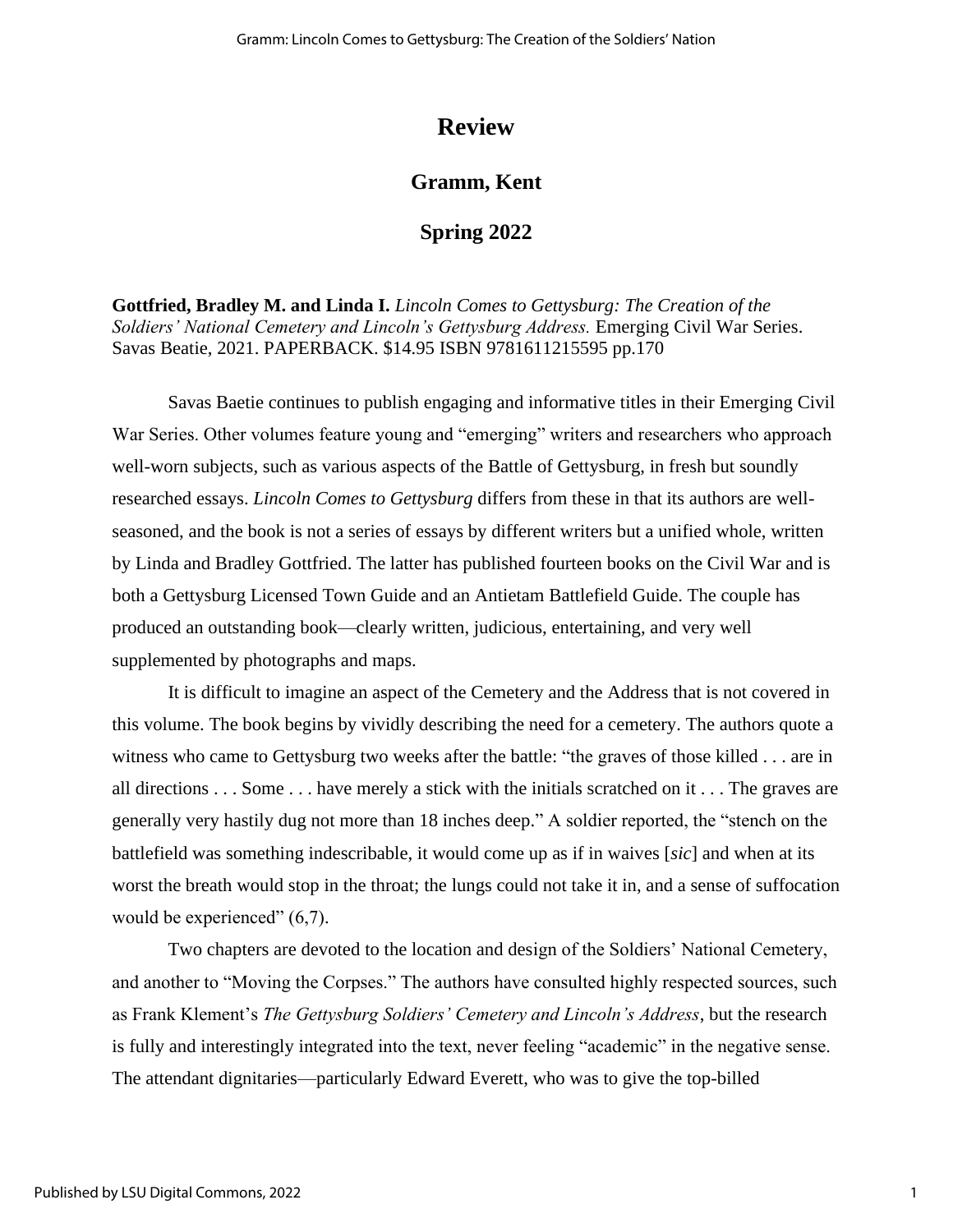Gettysburg address—are well-described, with accompanying images. As one who has been interested in the subject for years, I especially admire the chapter on the location of the speakers' platform. The authors present the three main options for where the President and the others were seated, each given succinctly. While the authors state that the Evergreen Cemetery site is now favored by the Park Service despite multiple eyewitnesses to the contrary, they are not overawed by the photographic evidence and leave the other options open for the reader to investigate.

The trip to Gettysburg was not easy for the 10,000 - 15,000 attendees of the ceremony, nor was it simple for President Lincoln, who needed three different trains for the journey. Gratitude is due the authors for (once again) putting to rest the atrocious canard that the President wrote the Address on the back of an envelope while on the train to Gettysburg. The carefully composed Address had its genesis over years of thought, and at least the first page was written in the White House. The careful President consulted others, and deeply moved by his tour of the battlefield on the morning of the ceremony, appears to have made small changes (such as adding the phrase "under God") on the morning of Nov.  $19<sup>th</sup>$ .

Unforgettable glimpses of Abraham Lincoln are offered, such as the observation of a woman who looked up at the President's window and saw "Lincoln pacing his room as though 'engaged in deep thought.'" Most of the witnesses thought the president seemed "sad and pensive"; another observed that the President was "by far the most striking man in that great cavalcade" that paraded down the Emmitsburg Road. "His deeply cut features looked hard and worn . . . He looks much older than when we last saw him, two years ago." "It is a thoughtful, kindly, care-worn face," observed a newspaperman. (89, 91, 94, 103)

Highly readable chapters on the ceremony, on writing the Address, and reactions to the Address are supplied. As a reviewer of one of my books explained to me, "negative criticism gives a review substance." If that is the case, I can offer little "substance" to this review of an excellent book. However, the chapter on the meaning of the Address could have been stronger, in my opinion, explicating Lincoln's text more fully. This quibble leads to another minor observation: The authors present suggestions for further reading, citing very solid titles by Boritt, Klement, and Johnson. Unfortunately the best-selling Wills title contains two fundamental and misleading claims: a) that Lincoln radically departed from Jefferson's ideas in the Declaration, rather than drawing out their inherent and implicit meaning, and b) that Mr. Lincoln fashioned his speech according to the rules of classical rhetoric. An examination of Robert Bray's "What